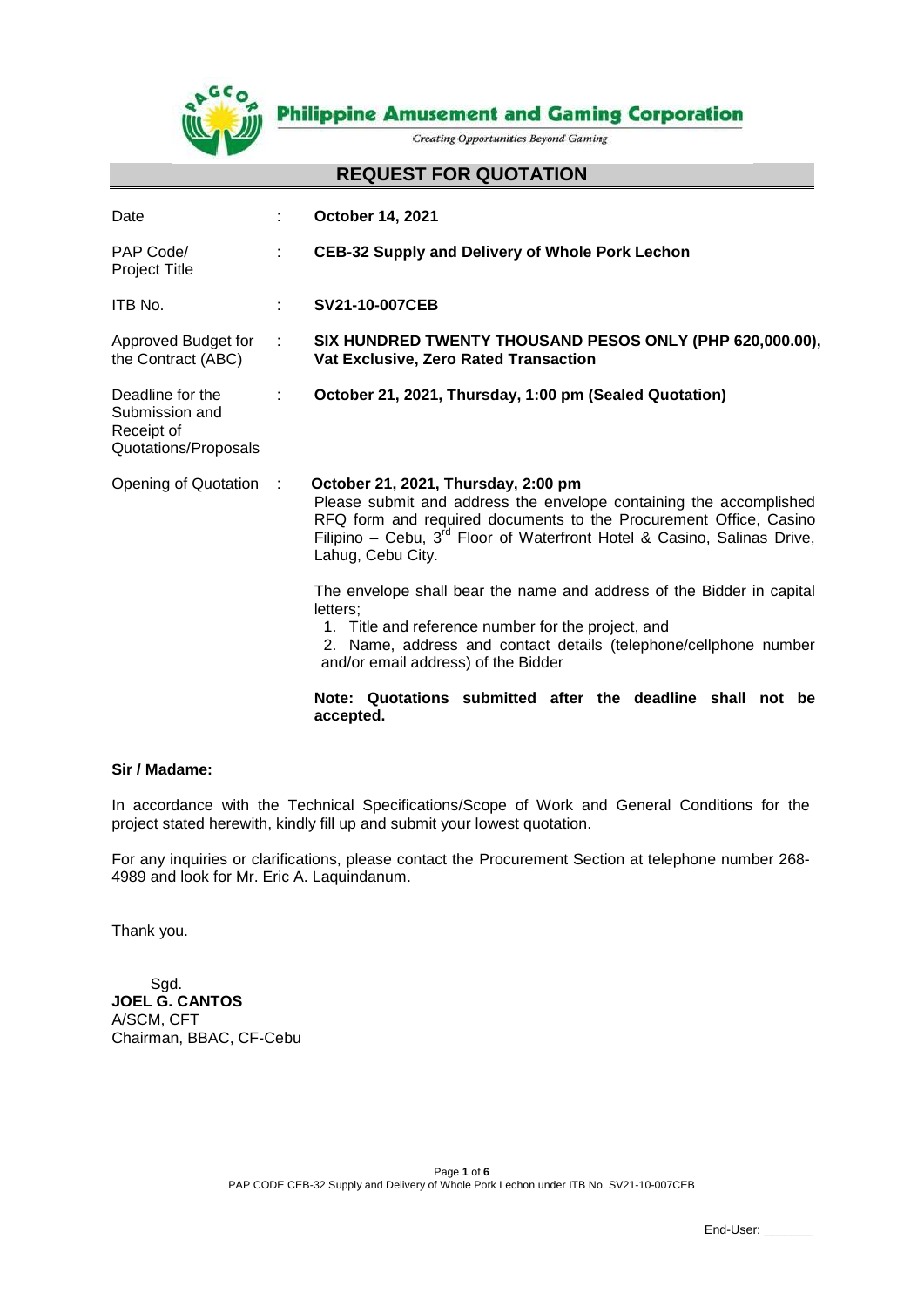## **Dear Mr. Cantos:**

In accordance with your request, the following is our quotation for your requirement:

# **I. Technical Specifications/Scope of Work and General Conditions of the Project:**

|                                    |                                                                                                                                                                                                | <b>Offered Technical</b><br>Quotation/<br><b>Proposal</b><br>Please check the box<br>corresponding to your<br>offered specifications                                                                         |                                    |  |  |  |
|------------------------------------|------------------------------------------------------------------------------------------------------------------------------------------------------------------------------------------------|--------------------------------------------------------------------------------------------------------------------------------------------------------------------------------------------------------------|------------------------------------|--|--|--|
|                                    | <b>Supply and Delivery of Whole Pork Lechon</b>                                                                                                                                                |                                                                                                                                                                                                              |                                    |  |  |  |
|                                    | 96 pieces                                                                                                                                                                                      | WHOLE PORK LECHON, ATLEAST 10 KGS. /<br><b>COOKED WEIGHT</b>                                                                                                                                                 |                                    |  |  |  |
|                                    |                                                                                                                                                                                                | <b>Other Terms and Conditions:</b>                                                                                                                                                                           |                                    |  |  |  |
| 1                                  | Sample for food tasting shall be required during post qualification prior to<br>awarding. Sample packing and labeling shall also be presented.                                                 |                                                                                                                                                                                                              |                                    |  |  |  |
| 2                                  | opening of bids                                                                                                                                                                                | The supplier/service provider must have Meat Inspection Certificate from<br>the Department of Veterinary Medicine and Fisheries (DVMF) and<br>National Meat Inspection Services (NMIS) during submission and | <b>COMPLY</b><br>NOT COMPLY        |  |  |  |
| 3                                  | PAGCOR has the right to return damaged/spoiled/stale items found<br>during delivery. Replacement of items shall be as arranged and agreed<br>by both parties                                   |                                                                                                                                                                                                              |                                    |  |  |  |
| 4                                  | Delivery shall be on staggered basis or otherwise advised within one (1)<br>year from the acknowledgement of the NTP.                                                                          |                                                                                                                                                                                                              |                                    |  |  |  |
| 5                                  | Price indicated should be VAT Exclusive, Zero Rated transaction.<br>Payment shall be based on actual deliveries and should not exceed total<br>contract cost.                                  |                                                                                                                                                                                                              |                                    |  |  |  |
| 6                                  | The winning supplier/service provider must send the billing statement for<br>the actual number of goods delivered every fifteenth (15 <sup>th</sup> ) and every end<br>of the month $(30th)$ . |                                                                                                                                                                                                              |                                    |  |  |  |
| 7.                                 | If the need arises, the value of the lechon may be converted to gift<br>certificates. Gift Certificates' expiration should be within the duration of<br>the contract.                          |                                                                                                                                                                                                              |                                    |  |  |  |
| 8                                  |                                                                                                                                                                                                | Delivery Charge should be free of charge within Metro Cebu (Cebu City,<br>Mandaue City, Lapu-Lapu City and Talisay City)                                                                                     |                                    |  |  |  |
| <b>Completion</b><br><b>Period</b> |                                                                                                                                                                                                | Stagger delivery for a period of one (1) year from the<br>acknowledgement date of Notice to Proceed                                                                                                          | <b>COMPLY</b><br><b>NOT COMPLY</b> |  |  |  |
| <b>Delivery Place</b>              |                                                                                                                                                                                                | Casino Filipino - Cebu Main, Waterfront Hotel &<br>Casino Salinas Drive, Lahug, Cebu City                                                                                                                    | <b>COMPLY</b><br>NOT COMPLY        |  |  |  |

End-User: \_\_\_\_\_\_\_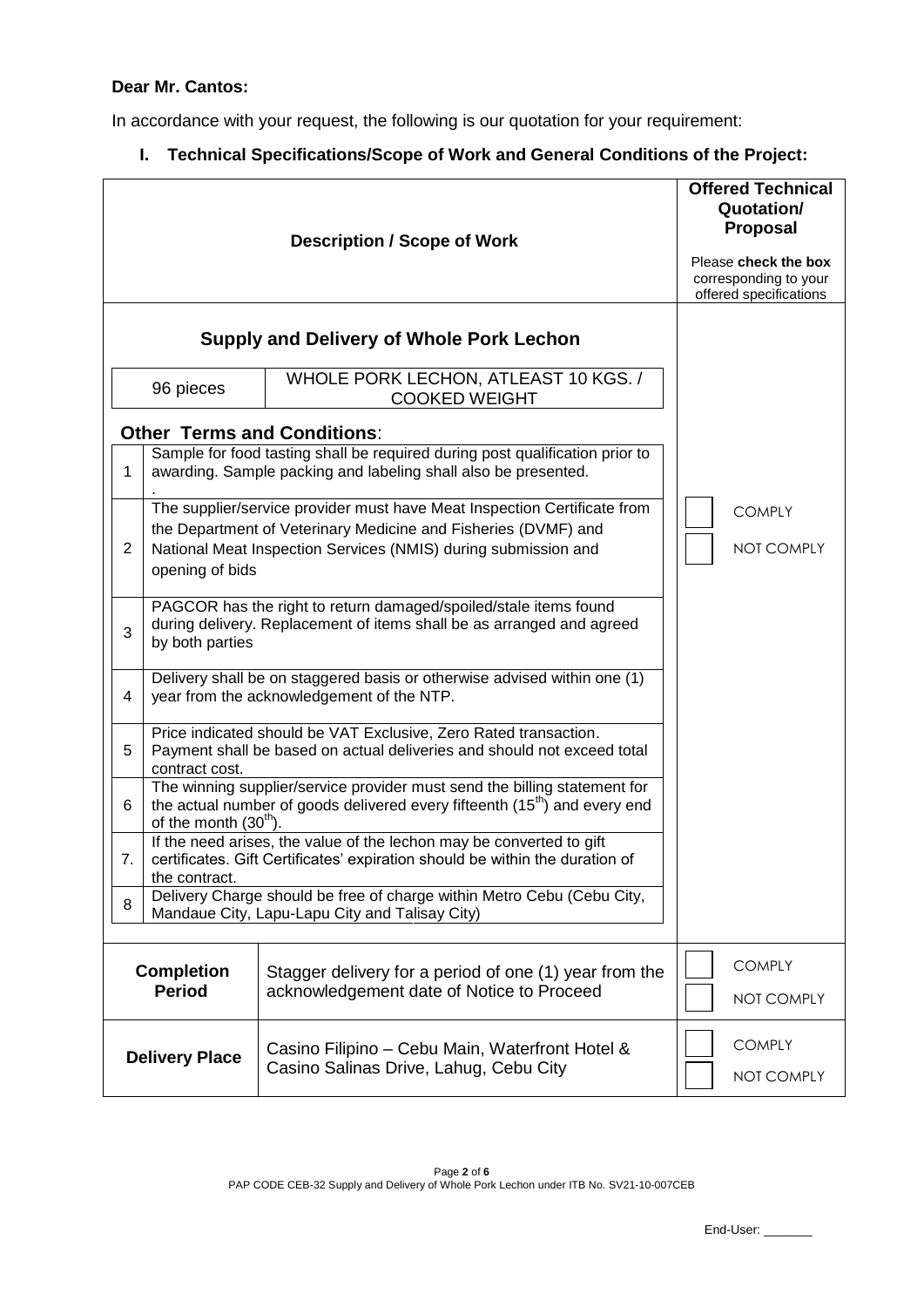## **II. Financial Quotation:**

| Qty           | Unit of<br>measure                                                                                                                                                                                                                                                                                                                                   | <b>Description</b>                                                      | <b>Unit Cost</b><br>VAT Exclusive,<br><b>Zero Rated</b><br>Transaction | <b>Total Cost</b><br>VAT Exclusive, Zero<br><b>Rated Transaction</b> |
|---------------|------------------------------------------------------------------------------------------------------------------------------------------------------------------------------------------------------------------------------------------------------------------------------------------------------------------------------------------------------|-------------------------------------------------------------------------|------------------------------------------------------------------------|----------------------------------------------------------------------|
| 96            | pieces                                                                                                                                                                                                                                                                                                                                               | <b>WHOLE PORK</b><br>LECHON,<br>ATLEAST 10 KGS.<br><b>COOKED WEIGHT</b> | <b>PHP</b>                                                             | <b>PHP</b>                                                           |
| <u>NOTES:</u> | 1. The quotations (unit and total price) shall be rounded<br>off up to two (2) decimal places.<br>2. Quotations must be gross of all applicable taxes and<br>VAT Exclusive, Zero Rated transactions<br><b>VALIDITY OF OFFER:</b> Ninety (90) calendar days from the<br>opening of quotations.<br><b>PAYMENT SCHEDULE:</b> Payment shall be made upon | (Grand Total Amount)<br>Amount in Words and in<br>Figures:<br>PHP       |                                                                        |                                                                      |

## **Additional Requirements:**

Bidders have the option to submit the following documents, together with the quotation, on the deadline for the Submission and Receipt of Quotations/Proposal **or** at the latest within five (5) calendar days from the determination of the bidder having the Lowest / Single Calculated Quotation and receipt of the BBAC notice relative thereto:

1. BIR Certificate of Registration for individuals (*If applicable)*;

OR;

- 1.1 Registration Certificate from the Department of Trade and Industry (DTI) for sole proprietors, Registration Certificate from the Securities and Exchange Commission (SEC) for corporations, partnerships or joint ventures or Registration Certificate from the Cooperative Development Authority (CDA), and
- 1.2 Valid Mayor's Permit issued by the city or municipality where the principal place of business of the bidder is located or Official Receipt as proof of payment for renewal.
- 2. Philippine Government Electronic Procurement System (PhilGEPS) Platinum Certificate of Registration and Membership; **OR;**

PhilGEPS Registration Number:

3. Omnibus Sworn Statement using the form prescribed in Annex A hereof for projects with an ABC amounting to more than Fifty Thousand Pesos (PHP 50,000.00).

> Page **3** of **6** PAP CODE CEB-32 Supply and Delivery of Whole Pork Lechon under ITB No. SV21-10-007CEB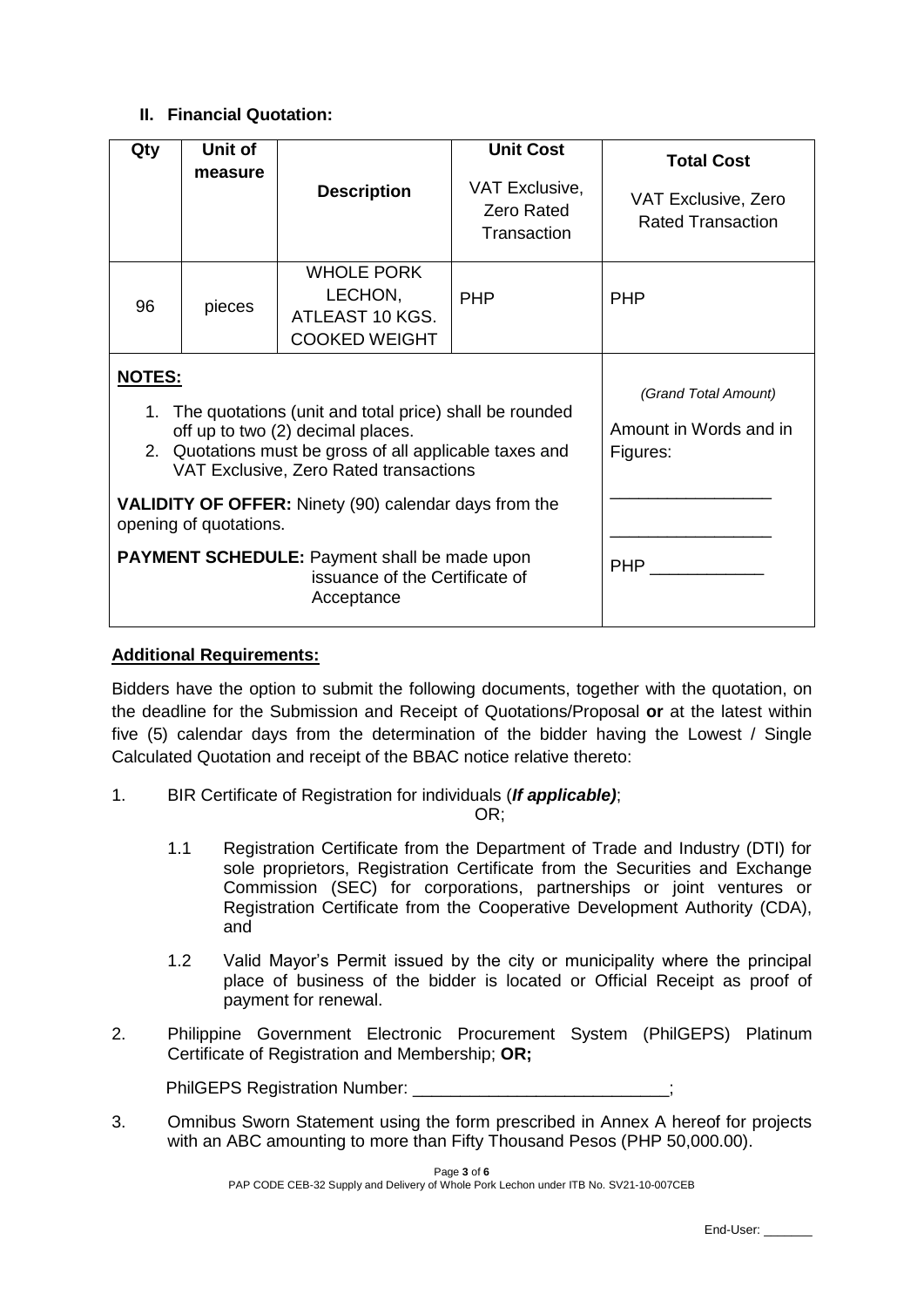The Omnibus Sworn Statement shall be supported by an attached document showing proof of authorization, e.g., duly notarized Secretary's Certificate issued by the corporation or the members of the joint venture or a Special Power of Attorney (SPA) in case of sole proprietorships for situations where the signatory is not the sole proprietor/owner.

4. Latest Income **or** Business Tax Returns filed and paid through the BIR Electronic Filing and Payment System (EFPS) for projects with an ABC amounting to more than Five Hundred Thousand Pesos (PHP 500,000.00).

In accordance with Executive Order (E.O.) No. 398, Revenue Regulation (R.R.) No. 03-2005 and Revenue Memorandum Circular (RMC) 16 – 2005, the abovementioned tax returns shall refer to the following:

- a) Latest Income Tax Return (ITR) shall be the ITR for the preceding year, whether calendar or fiscal, OR;
- b) Latest Business Tax Returns shall refer to the Value Added Tax (VAT) or Percentage Tax filed and paid covering the previous six (6) months before the date of Submission, Receipt, and Opening & Preliminary Examination of Quotations.

#### **NOTES:**

- 1 Bidders shall submit their quotations through their duly authorized representatives using this form only. This form must be completed without any alterations to their format and no substitute form shall be accepted. All parameters shall be filled in with the correct and accurate information as required.
- 2 Quotation(s)/Proposal(s) submitted exceeding the Approved Budget for the Contract shall be rejected.
- 3 The prices quoted are to be paid in Philippine Currency.
- 4 All prices quoted are **INCLUSIVE** of all applicable duties, government permits, fees, and other charges relative to the acquisition and delivery of items to PAGCOR, but **VAT-Exclusive, Zero-Rated Transaction**.
- 5 For the purpose of standardization of quotations, this RFQ Form will prevail over all kinds and forms of quotation. In case of price discrepancy over the amounts in words and in figures, the amount in words will prevail.
- 6 Any interlineations, erasures or overwriting shall be valid only if they are signed or initiated by you or any of your duly authorized representative/s.
- 7 PAGCOR shall have the right to inspect and/or to test the goods to confirm their conformity to the technical specifications.
- 8 Award of contract shall be made in favor of the supplier or contractor having the Single or Lowest Calculated Responsive Quotation (for goods and infrastructure projects) or a consultant with the Single or Highest Rated Responsive Proposal, which complies with the minimum technical specifications and other terms and conditions stated herein.
- 9 The supplier/contractor/consultant agrees to pay a penalty of one-tenth of one percent (1/10 of 1%) of the corresponding contract price for each day of delay, including non-working days (i.e. Saturday and Sunday), legal holidays or special non-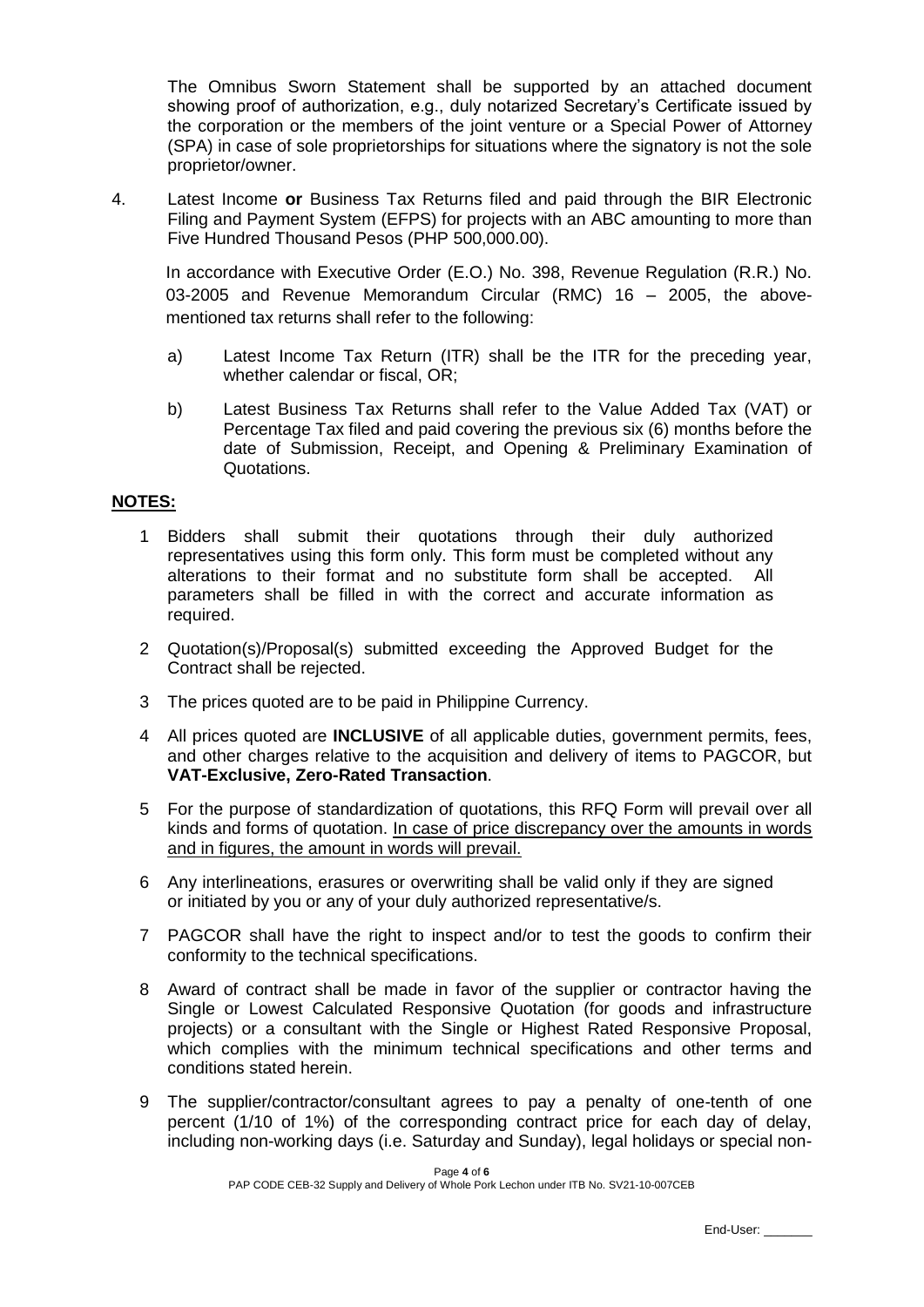working holidays. PAGCOR shall rescind the contract once the cumulative amount of liquidated damages reaches ten percent (10%) of the amount of the contract, without prejudice to other courses of action and remedies open to it.

10 For projects with an ABC amounting to more the Five Hundred Thousand Pesos (PHP 500,000.00) the winning supplier/contractor/consultant shall be required to post a performance security prior to the signing of the contract to guarantee the faithful performance of the winning supplier/contractor/consultant, in accordance with any of the following schedule:

| <b>Form of Security</b>                                                                                                                                                                                                                      | <b>Amount in Percentage</b><br>of Total Contract Price |
|----------------------------------------------------------------------------------------------------------------------------------------------------------------------------------------------------------------------------------------------|--------------------------------------------------------|
| Cash or cashier's/manager's check issued by a<br><b>Universal or Commercial Bank;</b>                                                                                                                                                        |                                                        |
| Bank draft/guarantee or irrevocable letter of credit<br>issued by a Universal or Commercial Bank:<br>Provided, however, that it shall be confirmed or<br>authenticated by a Universal or Commercial Bank, if<br>issued by a foreign bank; or | Five Percent (5%)                                      |
| Surety Bond callable upon demand issued by a<br>surety or insurance company duly certified by the<br>Insurance Commission as authorize to issue such<br>security specific for the contract awarded.                                          | Thirty Percent (30%)                                   |

The Performance Security shall remain valid for the entire contract duration and shall be release only after the issuance by the Philippine Amusement and Gaming Corporation (PAGCOR) of the final Certificate of Acceptance (issuance of the IAR); Provided that PAGCOR has no claims filed against the contract awardee or the surety or insurance company.

11 Other terms and conditions are stipulated in the attached Annex A of the Purchase Order.